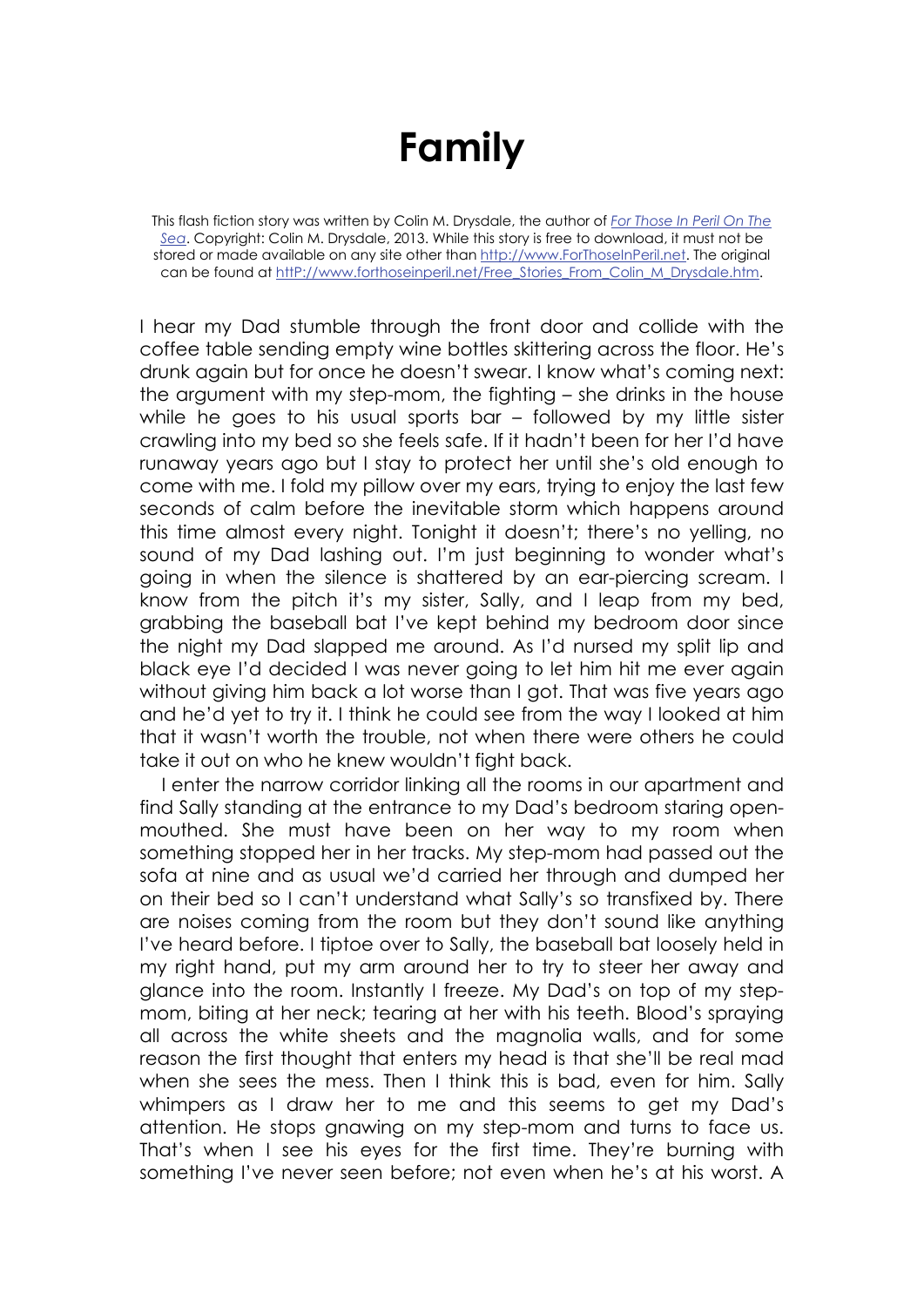second later he's on his feet and racing towards us. I don't think, I just take a step forward and swing the bat. I feel it connect with his head and even though he's my Dad, it feels good. Everything I've been bottling up since my mother died, and I realised what a mean drunk my father really was, comes bubbling to the surface; the time he beat my step-mom so badly she couldn't get out of bed for three days; the fact I feel trapped in my own personal hell, unable to grow as a person, to become the adult I so much want to be while I'm still under the same roof as him. I put all of it into swinging the bat again and again until he stops moving. Only then do I realise what I've done.

He lies motionless on the floor, half in the bedroom, half out of it. I glance from his body to that of my step-mom. She's pale and still, and I know she's dead. Suddenly her arm trembles. Maybe it's more of a twitch but it's definitely movement. Given how much blood she's lost, I know she can't still be alive but she's moving. I crouch down and examine my Dad's lifeless body. His eyes are open and I can see the whites are a deep red; not the blood-shot red of when he was drunk or hung-over but something all together different. Hesitantly, I reach out and touch him then quickly draw back in surprise: his skin's cold; not just cool but as cold as ice. Then my step-mom sits up and slowly turns towards us. That's when I grab Sally's hand and run.

I don't know where we're going, I just know we need to get out of here. I race down the stairs of our apartment building and within seconds we're out on the street. It's dark, but all around us I can see shadows moving. My brain's spinning, trying to process what I've just done; trying to work out what's going on all around me. Then I realise Sally's crying. I crouch down so I can look her in the eye, 'Look I don't know what's happening but no matter what, I'll keep you safe,' I tell her, 'I promise.' I try to pull her towards me, to hug her but she resists.

She sniffs and wipes her eyes with the sleeve of her pyjamas, 'You killed Dad!'

'I had no choice, you saw what he did to her. He'd have done the same to us.'

'But you killed him!'

I understand why Sally's upset; She loves him and she's too young to really realise what a drunk he is, or rather was, and how crappy this made our lives. It's partly my fault, I try to keep as much of it from her as I can, and make sure that he never hits her the way he hits Macy, that's my step mom's name. Well, that was her name. Suddenly Sally's eyes widen as she stares at something over my left shoulder and she screams again. I hear a noise behind me, a sort of low guttural groan and spin round to find Macy staggering towards us. The gaping wound on her neck is dripping blood onto her pink nightdress and her eyes now look red and empty like my Dad's. Still not quite knowing what's happening, I pull Sally behind me and lift the baseball bat. Macy's eyes seem to stare straight through me and her head lolls slightly to one side but she seems to know we're there because she's moving faster now. I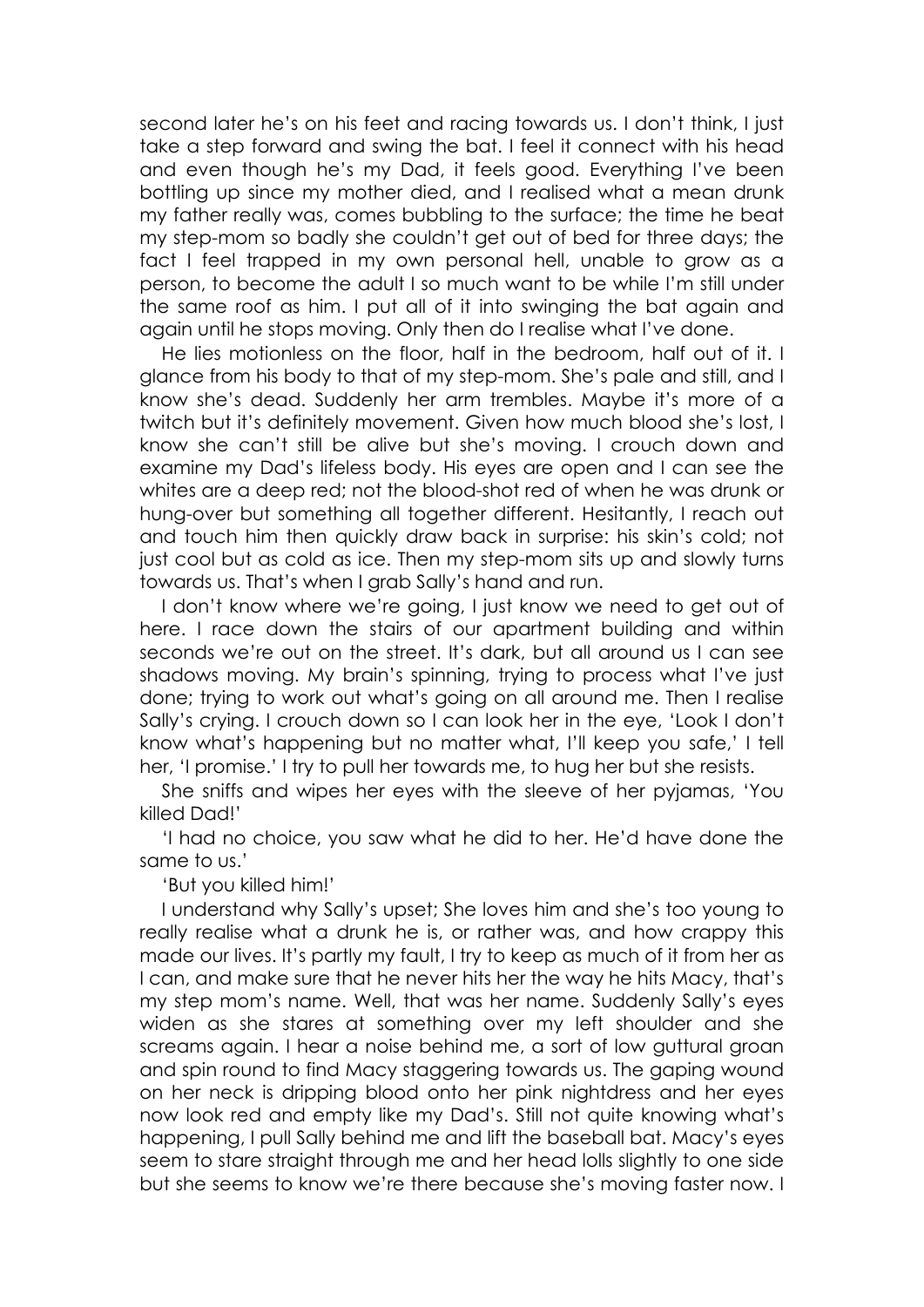wait until she's within reach and swing the bat. She goes down and instantly I feel sorry. She wasn't a bad person, not really, she'd just made some poor choices in life – the main one being marrying my Dad. I don't think he even told her he had two kids before she moved in and found us there but she always did her best. It's just that her best wasn't much good.

A movement catches my eye and my head whips round. There, shuffling out of the darkness and into the pool of light cast by the nearest street lamp, are three people. I stare at them in disbelief: one has half his face missing and the other two have blood-stains on their clothes and around their mouths. Like Macy, they're lurching towards us, arms out-stretched, quickening their pace with every step. I glance round and see another two coming from the opposite direction. I know we'll soon be surrounded but I can't see a way to escape. All I can do is try to keep Sally behind me and raise the bat in readiness. Just before I can take my first swing there's the squeal of tyres and the people staggering towards us are gone, replaced by a black car. Not needing to be asked twice, I pull the back door open; I push Sally in before throwing myself after her. Almost as soon as my feet leave the ground I feel the car accelerating away. It swings to the left and there's a dull thud as it hits something before bumping over it. I struggle to sit up and strap Sally in. While I do so, I call out to the driver 'D'you know what's going on?'

'Zombies!'

'What d'you mean zombies?'

'You know,' he looks at me for a second but I'm busy trying to deal with Sally, 'The dead come back to life, walkers, flesh-eaters ...' There's something familiar about his voice but I can't quite put my finger on what.

I interrupt him, 'But zombies don't exist!'

'They mightn't have done before but they sure do now. I don't know why but they're everywhere. That's why I'm getting out of here.'

Only then do I get a chance to check the driver out properly at and my heart drops.

I stare at the back of his head, 'You!'

He glances in the rear-view mirror, 'Yeah, me.'

There's an awkward silence. I've known Nick since before I can remember. When we were little we played together all the time because his Mom was friends with mine, but she stopped coming around after Mom died. I still saw Nick at school but as we'd grown up, we'd grown apart. I'd been so embarrassed when last year, completely out of the blue, he'd asked me to the prom. I don't know what possessed him because I'd worked so hard to become one of the cool kids and he'd grown up to be a geek, he must have known there was no way I could possibly go with him. I'd felt so sorry for him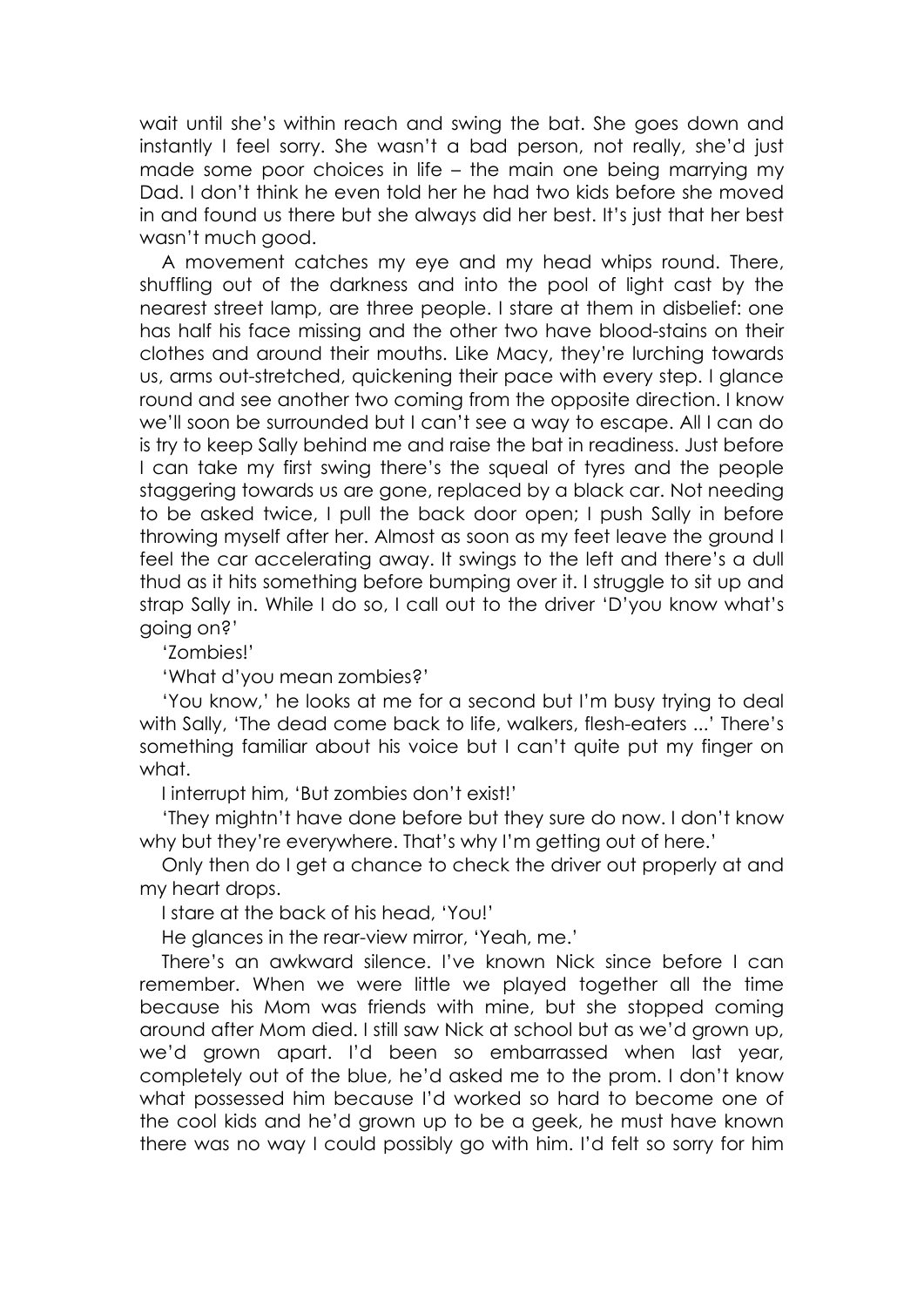when he'd had to slink away back to his locker as my friends sniggered but there was nothing I could do about it.

Now sitting there behind him in his car after he'd just saved my life, I figure I should say something, 'I could have handled them myself you know.' I can't work out why I said that; it's so not true and we both know it.

Nick smiles at me, a sad look in his eyes, 'You don't have to do everything yourself you know, you're allowed to let other people help you.'

I get the feeling he's not just talking about tonight and I look at him curiously.

He keeps his eyes on the road as he carries on, 'I know about your Dad. I've known for years, even before that night. I heard my Mom talking about him but no matter what I tried, you never let me help you.'

That's when I remember something I haven't thought about in years. The night my Dad hit me I'd run away and it was Nick's house I'd run to. I'd knocked on his bedroom window and he'd let me in. I didn't tell him what had happened but he could see the state I was in. He cleaned me up and then just hugged me as I cried. When I woke in the morning I felt embarrassed both about what my Dad had done and about the fact that I'd fallen asleep in Nick's arms. I'd snuck out and walked home because I didn't know where else to go. My Dad was still asleep, passed out on the sofa in the living room. I found Sally curled up in my bed – she was the only one in the house who even realised I'd been gone all night. After that I'd never felt comfortable with Nick again. Outside of my family, he was the only one who was aware of what my Dad was really like and I couldn't bare to be around someone who knew my darkest secret.

Trying not to blush at the memory, I glance out the window.

'You want me to drop you off somewhere or you want to come with me?' I turn to find Nick looking at me expectantly. Sally's doing the same.

I think about this for a moment. I've got friends, lots of them, but none of them are real friends. If any of them ever found out what my life was really like at home, none of them would speak to me again. They'd think I was too weird, too abnormal; they wouldn't realise I was the same person they'd always known. It's so unfair, it's not my fault my Dad was a vicious drunk; I didn't choose him. That's when I realise that ever since my Mom died I've felt alone. I've pushed away anyone who really cared about me, I've put up barriers and specifically chosen to hang out with people who are so shallow they wouldn't notice I never asked them round to my house or that I had to look after Sally all the time. Then I realise Nick knows about me, the real me, about how screwed up my life is. He knows all this and he still likes me. This gives me a warm feeling inside.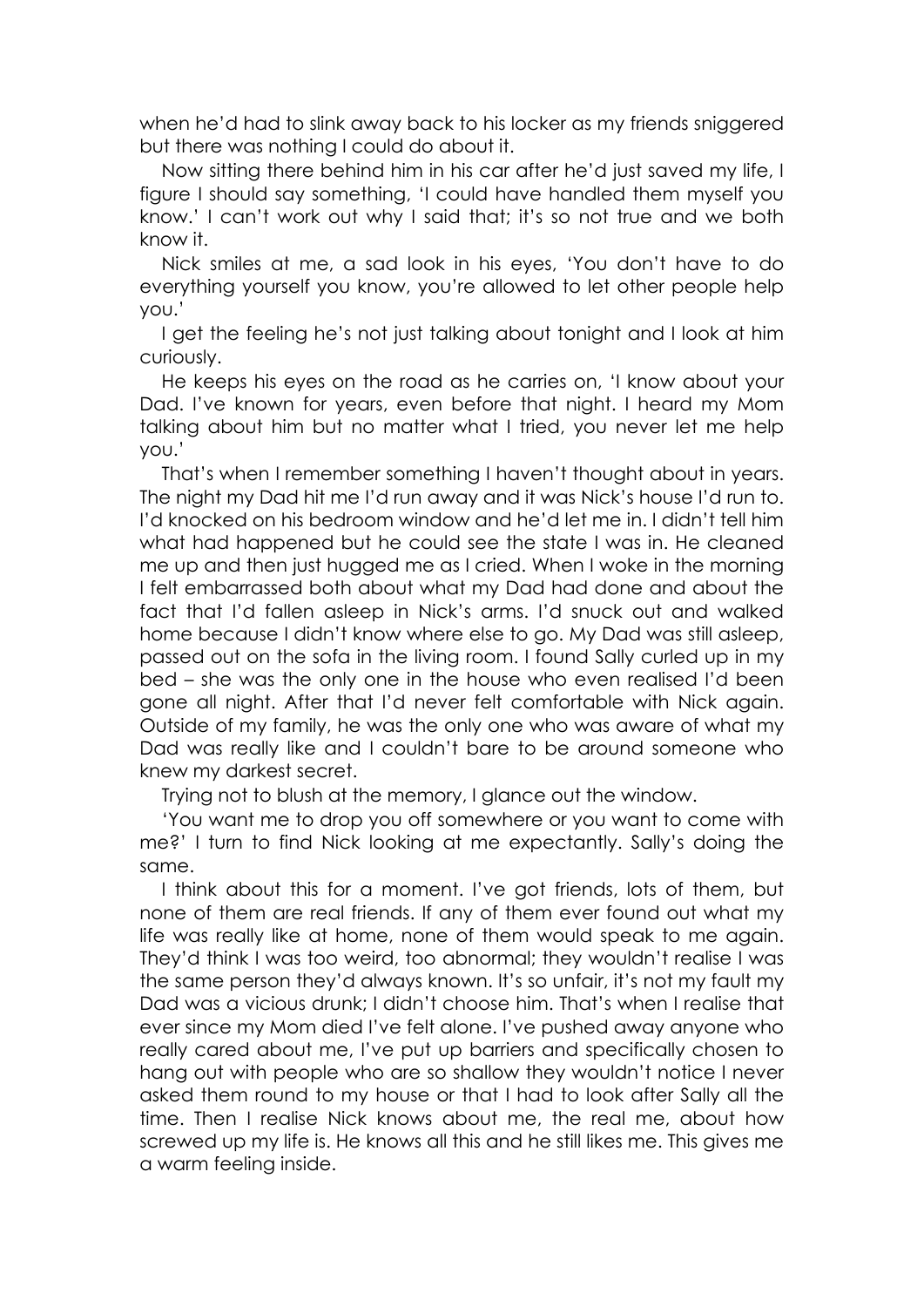I glance at him, noticing for the first time that he's not bad looking really, 'Where you heading?'

'My uncle's place. He's got a farm out in the country. He's got guns and stuff there.' He flicks the steering wheel to the right and ploughs through a pair of zombies that are shambling down the middle of the road. 'I figure it's as safe as anywhere is now.'

I've never been out of the city before, or at least not as far as I can remember. There are some memories with my Mom that might have been on a beach but I can never see them clearly – there's too many others in the way, bad ones. For some reason the thought of leaving the city excites me. I guess it's because I've wanted to leave for so long and now it's actually happening.

Nick slams on the brakes, 'Oh, ffff....' He glances at Sally and stops himself. '... Flip!'

Ahead there's a solid mass of people all shuffling towards us. Even over the sound of the engine I can hear them moaning and groaning. Sally clings to me, terrified by the sight, and starts to cry again.

I look at Nick, 'What're you going to do?'

'I don't know. Let me think for a minute.'

'I know, take a left up that alley there.' Whenever my Dad drove drunk, and that was a lot, he always kept off the main streets; choosing the back alleys instead. He said it was because they were safer but as I got older I realised it was so that he didn't get stopped by the cops. On the plus side, it means I know them better than the back of my own hand and I know the one up ahead will take us safely round the people, or rather zombies, that are blocking the street. Without questioning it, Nick does as I tell him. I guide him between the tall tenement buildings and back onto the street about a mile further on. As we rejoin it, I twist round and stare in the direction we just came. I can see the mass of zombies off in the distance, still staggering forwards and I know we're clear of them.

\*\*\*

We're out of the city now and the car's racing through the night. Despite everything, Sally's fallen asleep in the back seat and I've climbed into the front alongside Nick. We haven't seen a zombie since the suburbs; in fact we haven't seen any one else on the road. It's like the three of us are the only people left in the world. Nick's got a CD on, something quiet and mellow I haven't heard before, and I've got the passenger window open: I'm playing with the air that's streaming past. It smells different from city air: cleaner, almost crisp. All around us there's darkness while above our heads are stars; millions of them. I can't believe how many there are. I've always known they were up there but I've never seen so many before because of all the lights in the city. Nick sees me staring up at them and grins. He seems to know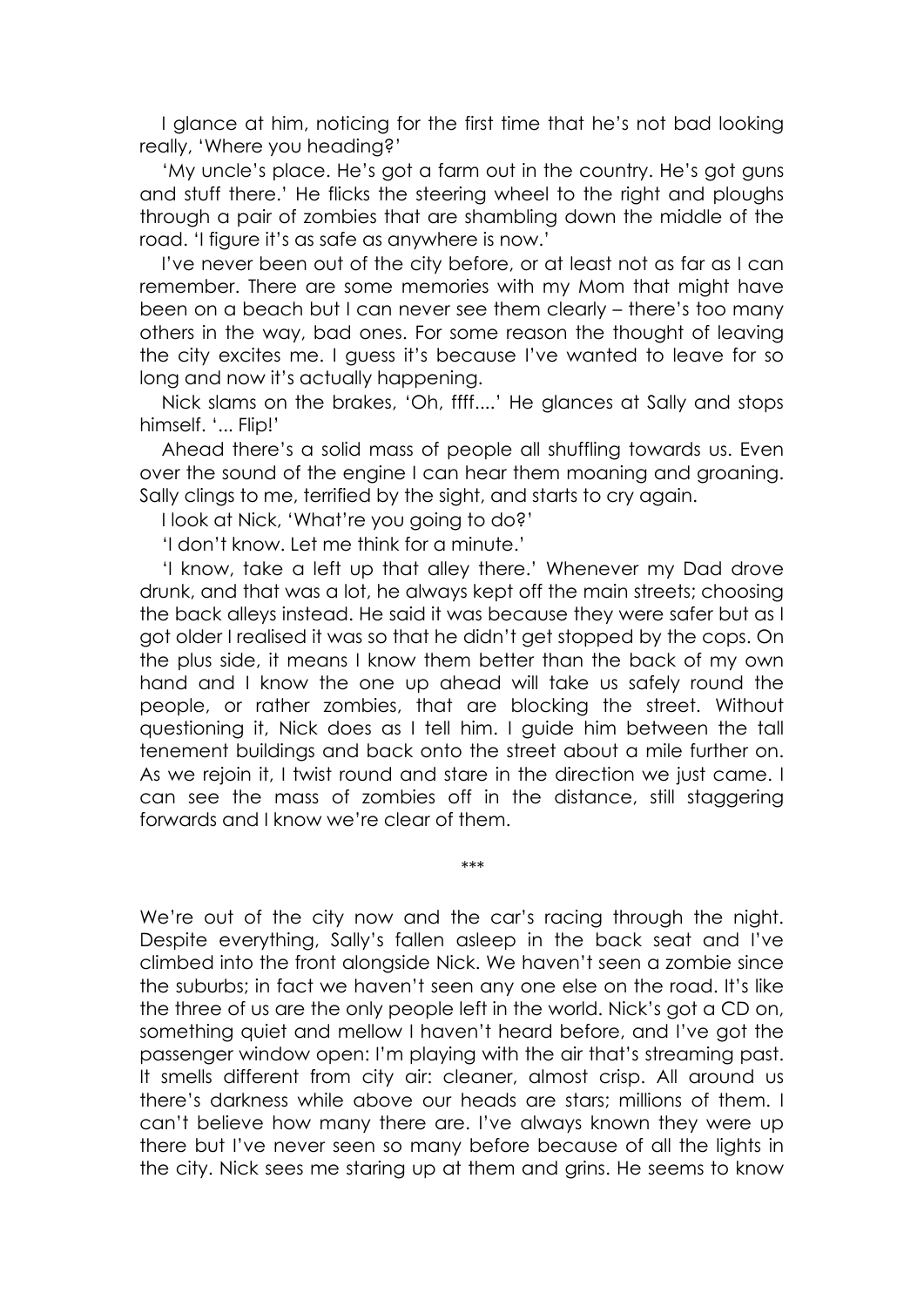what's going through my head and he starts telling me about them. 'See those ones there; they make up a constellation called Orion, and the ones over there that look like the letter W, that's Cassiopeia.'

'Cassiopeia?' I know the name from somewhere but I can't quite place it.

'Yeah, she was an ancient Greek queen who boasted about how pretty she was and the gods punished her by making her sacrifice her daughter, Andromeda, to a sea monster but Persius saved her because he was in love with her. They're up there too. That's Persius over there and that's Andromeda there.'

I try to follow where he's pointing; I can't make out which stars he's talking about but somehow it's nice to know they are up there, immortalised forever. Nick doesn't seem to notice I don't know which stars he's talking about, 'See that bright star there in the middle of Andromeda, it's 97 light years away. That means the light we're seeing now left there at the start of the last century.' He glances at me as if trying to judge what I'm thinking. He must be able to see I'm interested because he carries on. 'But that's nothing. See that star there, that's Deneb, it takes the light from it more than a thousand years to get here. The light we're seeing left there more than five hundred years before Columbus discovered America, then there's...'

'Nick,' I interrupt, 'Where'd you learn all that stuff?'

'Don't know, I just sort of picked it up. I find it interesting. I guess my Dad told me a lot of it and the rest I got from books.'

I thought about this for a few seconds. All my Dad had ever taught me was never to wake him when he had a hang-over and to keep out of his way when he was drunk. At that moment, I feel both angry and sad, and then for some reason I miss him and I start to cry.

Nick puts his hand on my shoulder, just for a second to let me know he understands and then puts it back on the wheel. I pull myself together and wipe away the tears before clearing my throat. 'So where d'you think the zombies came from?'

He looks at me, 'I don't know. I was out on the roof trying to see the meteor shower and I saw Mr. Lafferty from next door staggering up the street, only he died last week. I know because Mom went to his funeral on Monday. I went inside and told her but she wouldn't believe me. I wish she had because the next thing I know Mr. Lafferty crashed through the front door and grabbed her by the hair and sank his teeth deep into the back of her neck. It was horrible, there was blood everywhere and she was screaming like I've never heard anyone scream before. Dad tried to stop him but he couldn't. I wanted to stay and help but Dad told me to take the car and go. I think that's the only reason I got out alive. The last thing I saw was Dad hitting Mr. Lafferty over the head with a frying pan but he was bleeding a lot and I could tell he wasn't going to survive for long.'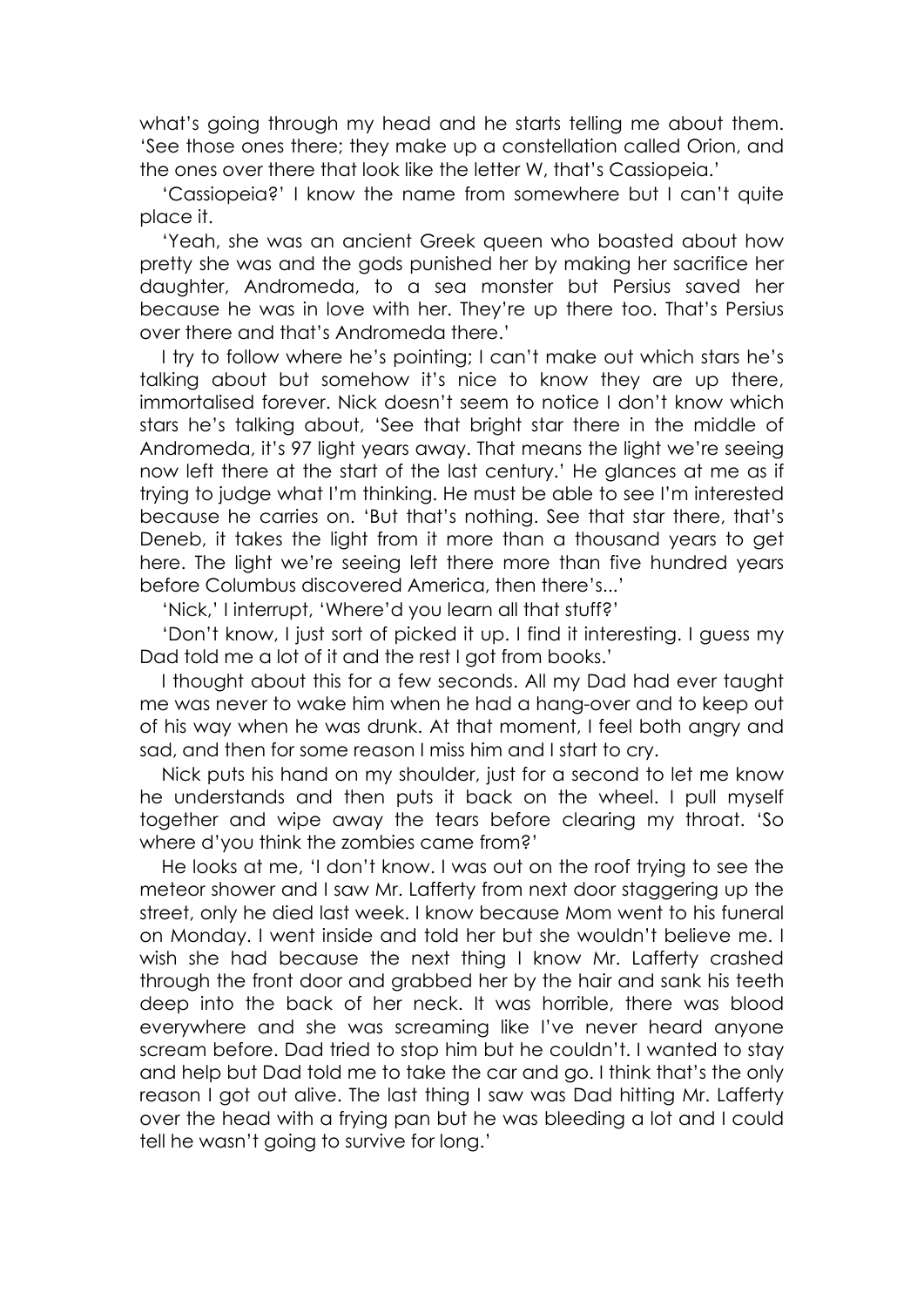There's sadness in his voice and I think about what he's just said. That's the difference between our Dads: When the dead started walking his saved his life; mine tried to kill me. It takes me a second to realise there's tears running down Nick's face. Knowing he'll be embarrassed if I mention it, I stare out the window for a couple of minutes. When I turn back to him, the tears are gone but his eyes are still red. 'How long will it be 'till we get to the farm?'

'About an hour.' His voice breaks and he tries to cover it up by clearing his throat.

'You think we'll be safe there?'

'We should be, it's in the middle of nowhere. There's no one around for miles.'

'What about your uncle?'

He shifts uncomfortably in the driver's seat 'He's ... errr ... away on business.'

I figure that's a lie but I don't push him further on it. Instead I ask another question, one that's been eating away at me ever since it first popped into my head. 'Nick,' I hesitate for a moment, 'Do you think everyone who's dead has come back? Or only some of them?'

He seems to know what I'm thinking and avoids looking at me. 'I don't know but it's probably only people who've died recently. None of the ones I've seen were rotting or anything like that. They all seemed ... you know ... fresh.'

Despite its gruesomeness that makes me happy. I don't want my Mom to have come back as one of them.

I turn towards Nick, 'But what about my Dad?'

'What d'you mean?'

'When my Dad came home tonight, he was one of them. He killed my step-mom and he tried to attack us. I had to bash his head in with that just to stop him.' I point to the baseball bat in the back seat. It seems weird to be telling someone what I did but I know Nick will understand 'He didn't die or at least I don't think he did. How did he become one of them?'

'I guess he must have been attacked and got bitten. I think it might have started with dead people but when they bite live people, I think they infect them with something and then they turn into zombies too.'

That certainly explained what went on with my step-mom.

I think about all that's happened in the last few hours and try to work out how I'm feeling. As I'm figuring it out something odd strikes me. The dead might have risen and taken over the world but I've finally got the escape I've dreamed of for years. It doesn't matter that my Dad and my step-mom are dead or that they tried to kill me, what matters is that I've finally broken free. I know life isn't going to be easy now the world's changed but I've survived this long and now I've got out I know I can keep going, no matter what. I glance first at Nick and then at Sally. They are my family now and despite all that's happened, I'm happier